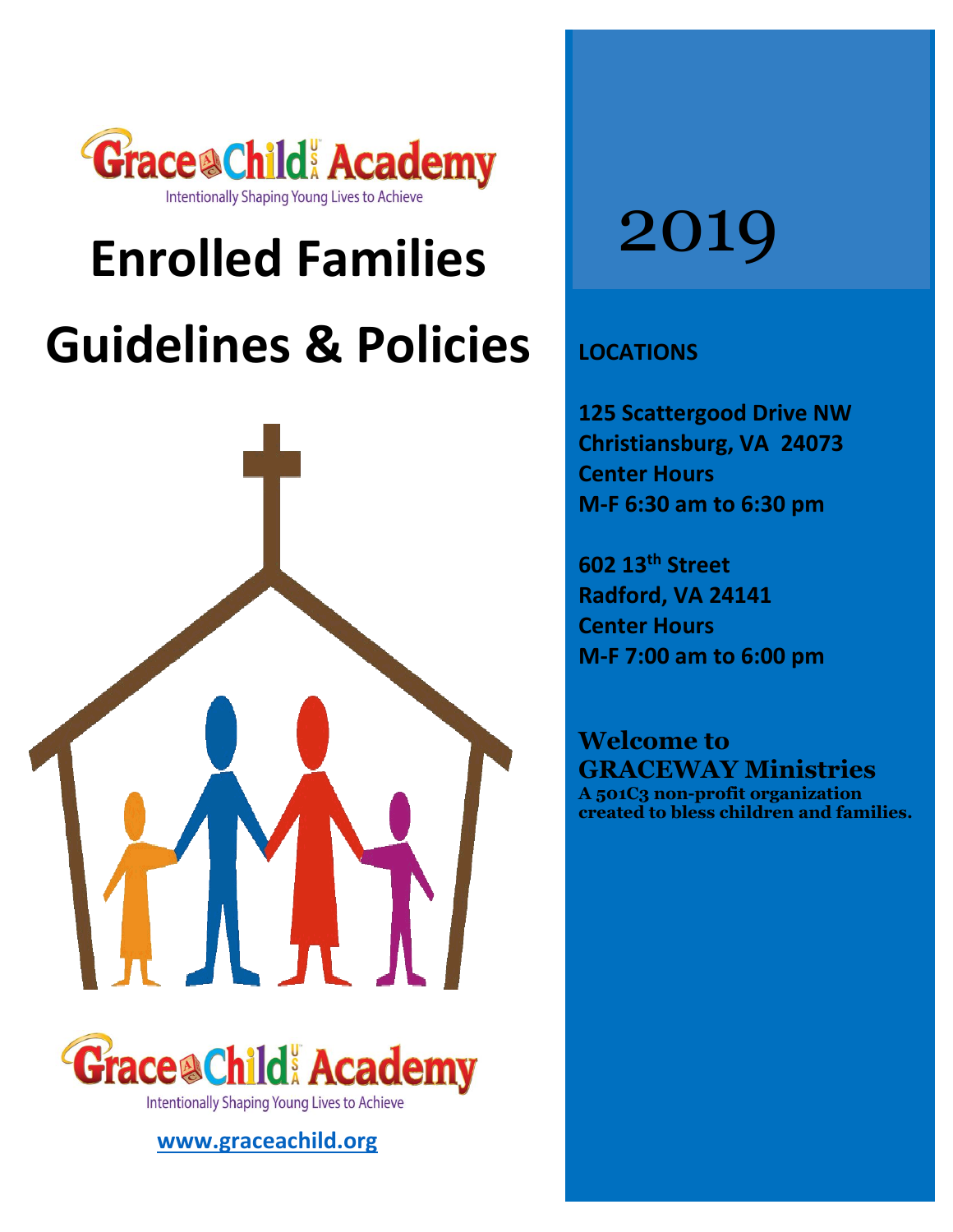

## **Dear Parents,**

**Welcome to GraceachildUSA Academy!** We understand you have a choice in your child's care and we appreciate your faith and trust in us. Our ministry is intentional and inspirational in providing early care and education to families who need exceptional child care.

As an enrolled family, your expectations are important to us. Our goal is for you to have a rewarding and satisfying relationship with our ministry. We deliver a safe, loving, Christian child care in an environment where your child is academically stimulated while you are at work.

Every decision we make is intentional –and is based on our core value of 'what is best for children.'

In Mark 10:14, Jesus showed his intentionality in blessing children when **"He picked up the children and invoked a fervent blessing on them!"** And that is what we do – intentionally bless children by our programs and people.

Our LifeShapers (Teachers) are carefully selected to help us execute the goals of our ministry. Our mission is for everyone to feel blessed to be a part of our Academy. Just as the Lord blessed children, we want to bless your family.

Our Core Beliefs- We believe every Child:

- is a gift from God
- has a unique life plan designed by our Creator
- is precious and unique
- needs structure and guidance
- deserves a childhood filled with love and activity
- needs competent teachers who loves, teaches, and guides

Thank you again for enrolling in our Academy. You have made a great choice.

Sincerely, Donna and Eddie Roberts, Co-founders



*Train up a child in the way he should go, and when he is old he will not depart from it.* Proverbs 22:6 (NKJV)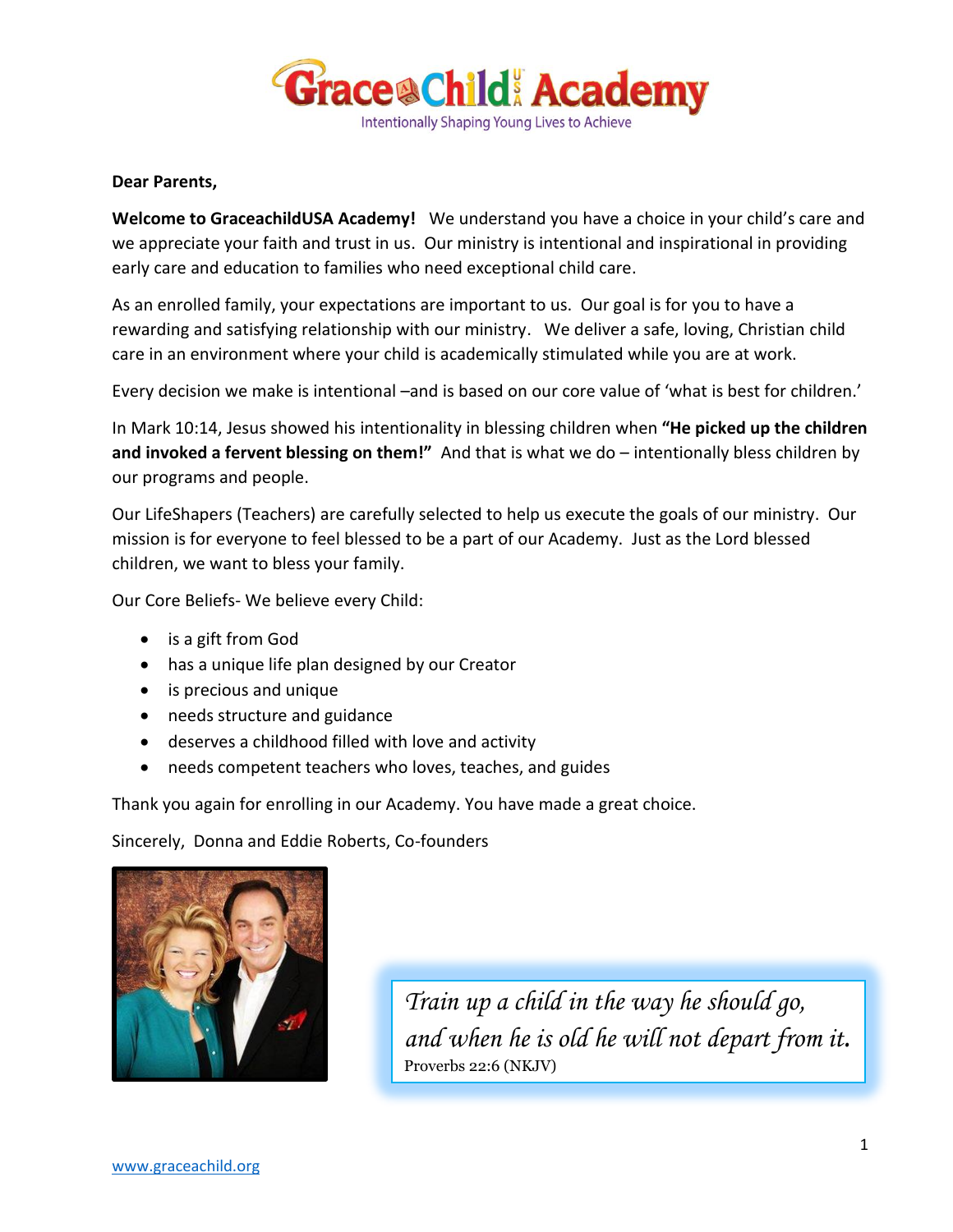

# *Shaping Young Lives to Achieve*

We are a Christian Academy devoted to sharing God's love with young children and their families.

# *We seek to impact a child's development though active play and intentional interaction from teachers and leaders who are devoted to their well-being and spiritual development.*

As enrolled families, we believe it is important you know what we ask of teaching and administrative staff.

# **We ask every Life Shaper to:**

- **1.** have a personal relationship with the Lord Jesus;
- **2.** attend a home church regularly
- **3.** love their co-workers and pray for them
- **4.** work as unto the Lord-giving their best to the children on a daily basis
- **5.** share ideas, suggestions, and input to further the ministry's growth
- **6.** know that the leadership supports, trusts and appreciates them
- **7.** practically show the love of God through their actions and words



with wisdom, and the grace of God was upon him. --Luke 2:40

**8.** to have a servant's heart

# **Our Mission Statement**

*Intentionally Shaping Young Lives to Achieve!*

*Touching young hearts and minds with God's Grace, Love and Joy*

# **Our Cultural Objective**

*To actively demonstrate the love of Christ to one another.*

# **Our Philosophy**

*Training children is commissioned by the Lord, and is both an honorable and a worthy profession. We believe Grace a Child USA Academy is a life changing movement that will impact our culture by investing, training, and shaping young minds touched by the love and joy of Biblical Principles.*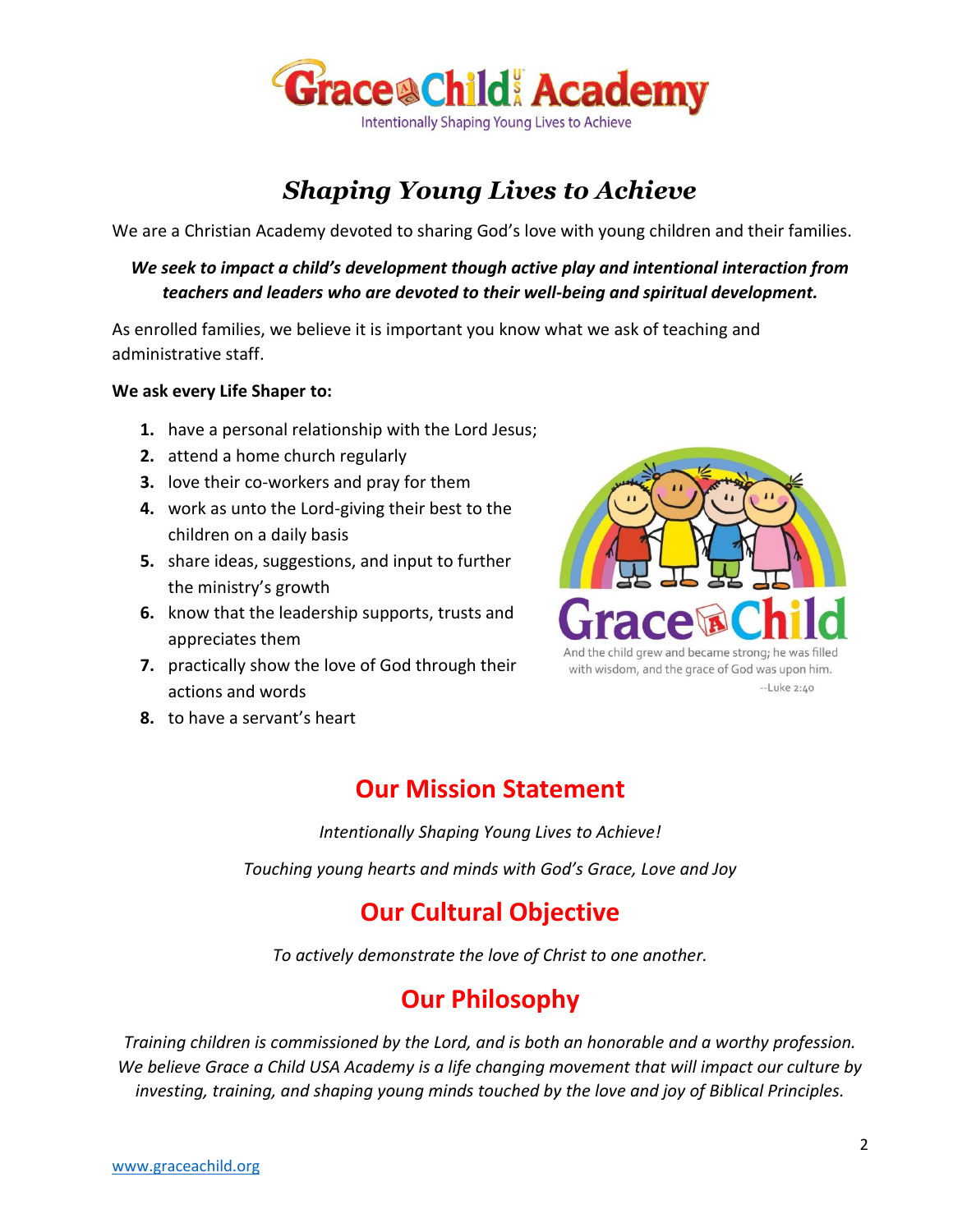

# **Enrollment Benefits**

# **1. Centers Specifically Designed for Early Care and Education**

- o Classrooms designed for children with age appropriate furniture, materials, and equipment-STEM Activity Centers in our Preschool Classrooms
- o Great playgrounds and green spaces

# **2. Advanced Children's Security – No Other Centers are Safer or more Secure!**

- Avigdvanced Security with Avigilon Cloud Service Platform with Realtime- Recorded Webcams and Appearance Search Surveillance
- Avigilon System used in Police Stations and Hospitals
- **QVIGILO TRUSTED SECURITY SOLUTIONS**
- Double Security Entrance
- 3. **Vacation Credits** in Tuition- One Week Credit after 12 months of continuous care
- 4. **LifeCubby – Is an electronic instant connection with LifeShapers and Parents**
	- o Daily Sheets, Portfolio, Lunch Menus, Newsletters and Activity Calendars

Life Cubby.me

# **5. Free First Friday Night Care for Parents ages 2 and up**

o 6:30 pm to 9:30 pm -- Date Night for Parents

# **6. Parent Referral Reward – Refer a Friend \$25.00**

 $\circ$  Every referral that ends in a new enrollment, parents receive an instant \$25.00 tuition credit! There is no limit.

# **7. Flex Hourly Fees\***

- o \*Flex Hours based on center's availability
- **8. Priority Booking at Galaxy Party Rates at 77 Scattergood.**

# **9. Advanced Accounting and Technology Software**

- o Instant access to accounts
- o Monthly statement access anytime
- **10. Extended family services – family and martial counseling – Sunday worship**

**services-** Families are welcomed each Sunday morning at 10:30 am for Morning Worship! Excellent children and youth ministries along with relevant messages by Pastor Eddie Roberts.



**Like us on facebook!**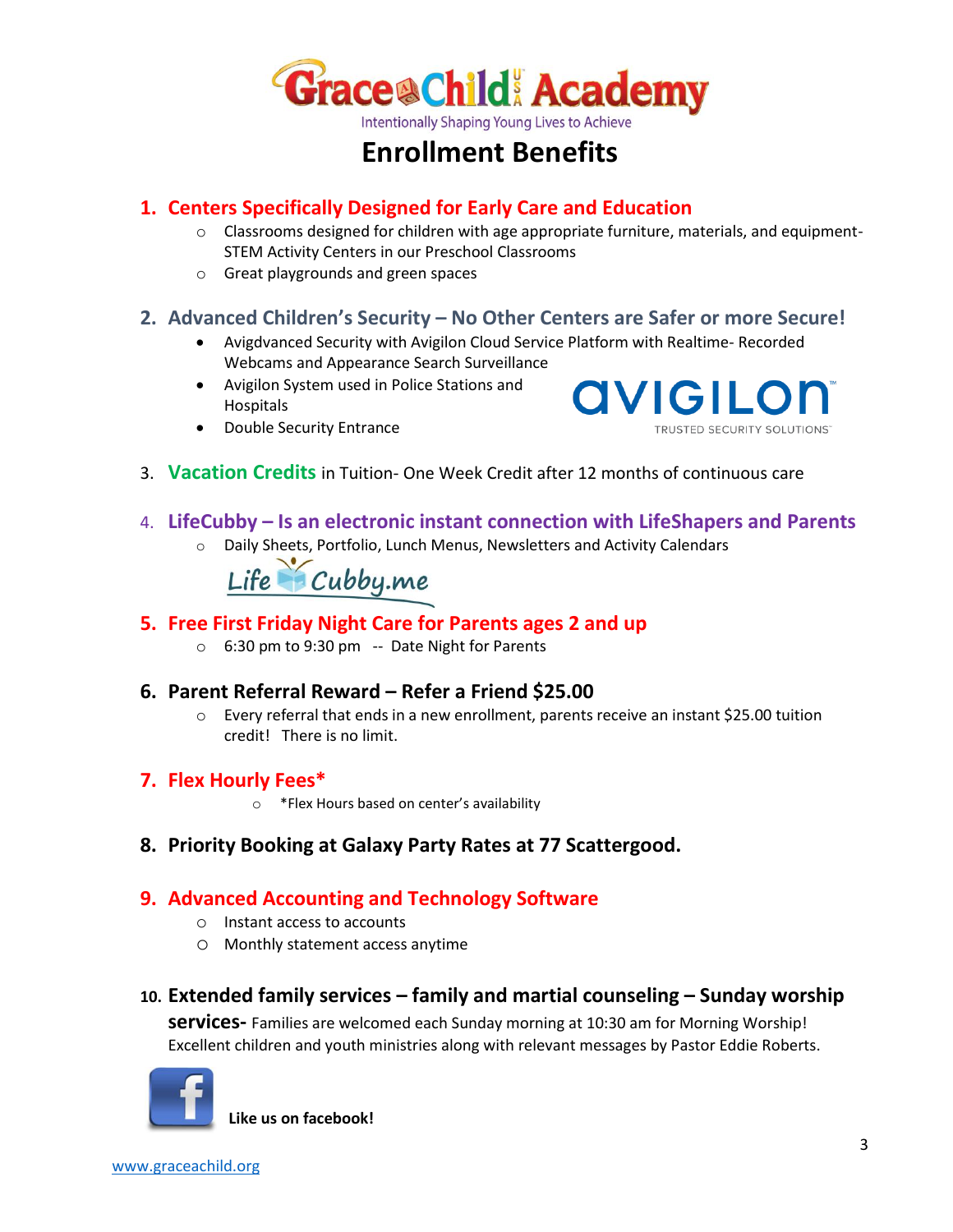

# **Active Enrollment**



Enrollment is available on-line and submitted directly to the center when completed. Enrollment is finalized when application is completed, birth certificate, child's physical, enrollment disclosure form, and fees have been received.

Annual enrollment updates are required by the State Standards and is also available on line for your convenience.

Enrollment is open to all families regardless of nationality, race, or religion. Graceachild Academy is a Christian preschool.

# **Keeping Parents Connected**

**We know that informed parents are happy parents! Our goal is to exceed your expectations with Parent Communication. You can expect:** 

- 1. Regular electronic information coming through *Life Cubbies, Website, ProCare, and Facebook including:*
	- a. Daily connections from teachers
	- b. Weekly information from Administration
	- c. Monthly News for Curriculum Coordinator
- 2. Print notifications
	- a. Posted on Classroom doors and bulletin boards
	- b. Up front at Reception counters
- 3. Social Media Postings on Facebook
	- a. Inclement weather closings, late openings and early dismissals
- 4. Parent Socials and Children's Programs

Gifts made to the ministry are always welcomed! The Ministry does a monthly **Feeding Hungry**  Hearts every 3<sup>rd</sup> Saturday throughout the New River Valley. Hot meals are shared along with clothing, toys, and hygiene products are given to the needy.

# **Tuition Payment Options ---- Monthly – Weekly**



To ensure our relationship remains peaceful and unified during your enrollment with us, please allow me to share our Tuition Policies concerning how payments made to the Academy and what is expected during your enrollment with us.

# 1.Tuition processed from **checking and savings accounts complimentary** -free from any add-on charges.

2.Tuition processed from Visa or Master card -a Convenience Fees 2.75% will be added as of Feb 1, 2019.

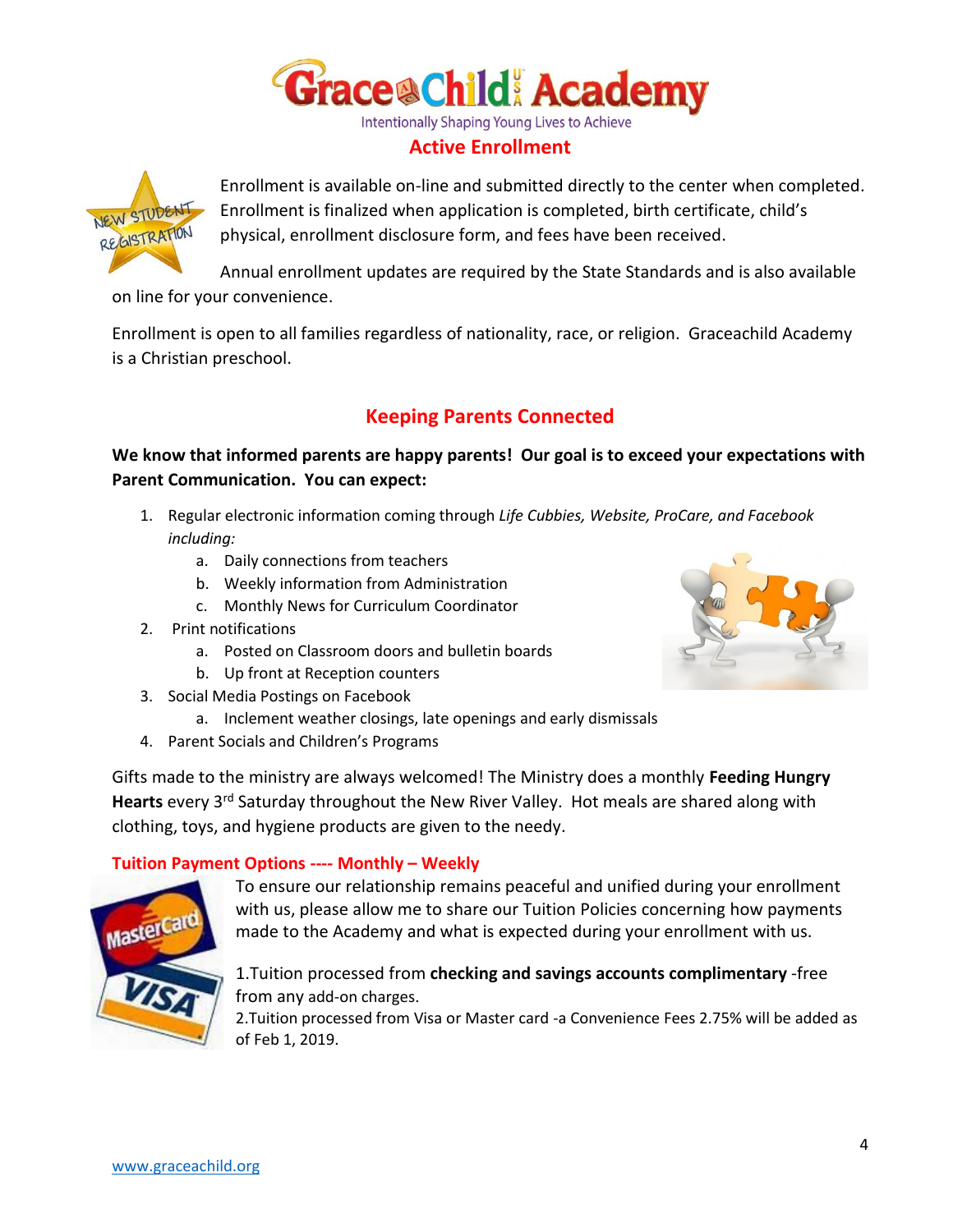

#### **Payment Due Dates**

 $\circ$ Monthly Payment is due on the 30<sup>th</sup> of the month prior to service oWeekly Payment is due the Friday before the following week of service



#### **Payment Policies**

oTuition payments are based on placement.

- oFees are not based on attendance; tuition is based on a no-pause policy unless enrollment is withdrawn or suspended.
- oWithdrawing a child requires a 30 day written notice**.**

# **Flex Care – Hourly Rates – are based on availability**

a. Flex Rates are pre-paid and purchased in 20 and 40 hour increments.

# **Additional Tuition Policies**

- a. All tuition is processed electronically
- b. Declined Tuition Fee is \$35.00 per occurrence
- c. Tuition is not based on attendance its by enrollment and does not pause for vacation or illness
- d. Tuition Auto Draft from a checking account, savings account are free
- e. Convenience Fees are attached to credit card processing
- f. Subsidy co- fees (Department of Social Services) are due in-advance

**Additional Fees** Bi-Annual Supply Fee \$50 Sept and March \$50 Registration Fee for new enrollments before enrolling.

## **Separation of Services**

Unfortunately, there are times when child care services must be suspended by the ministry. Please know that it is not our desire to interrupt services unless one of these incidents occur:

- a) Disregarding policies
- b) Refusing to pay tuition according to Handbook
- c) Ignoring or refusing to work with the Academy to bring resolve to behavioral issues
- d) Being hostile or aggressive to Lifeshapers or Management

#### **Drop off, Pick-up and Absentee Policy**

- **a)** Dropping off and Picking up children please sign them in and out on our ProCare System
- b) **Late Pick Up Fee is \$1 per minute**
- c) If your child will be late or not in attendance**, please call the Academy prior to 8am** so we can adjust schedules and open room for flex/punch card students.

![](_page_5_Picture_29.jpeg)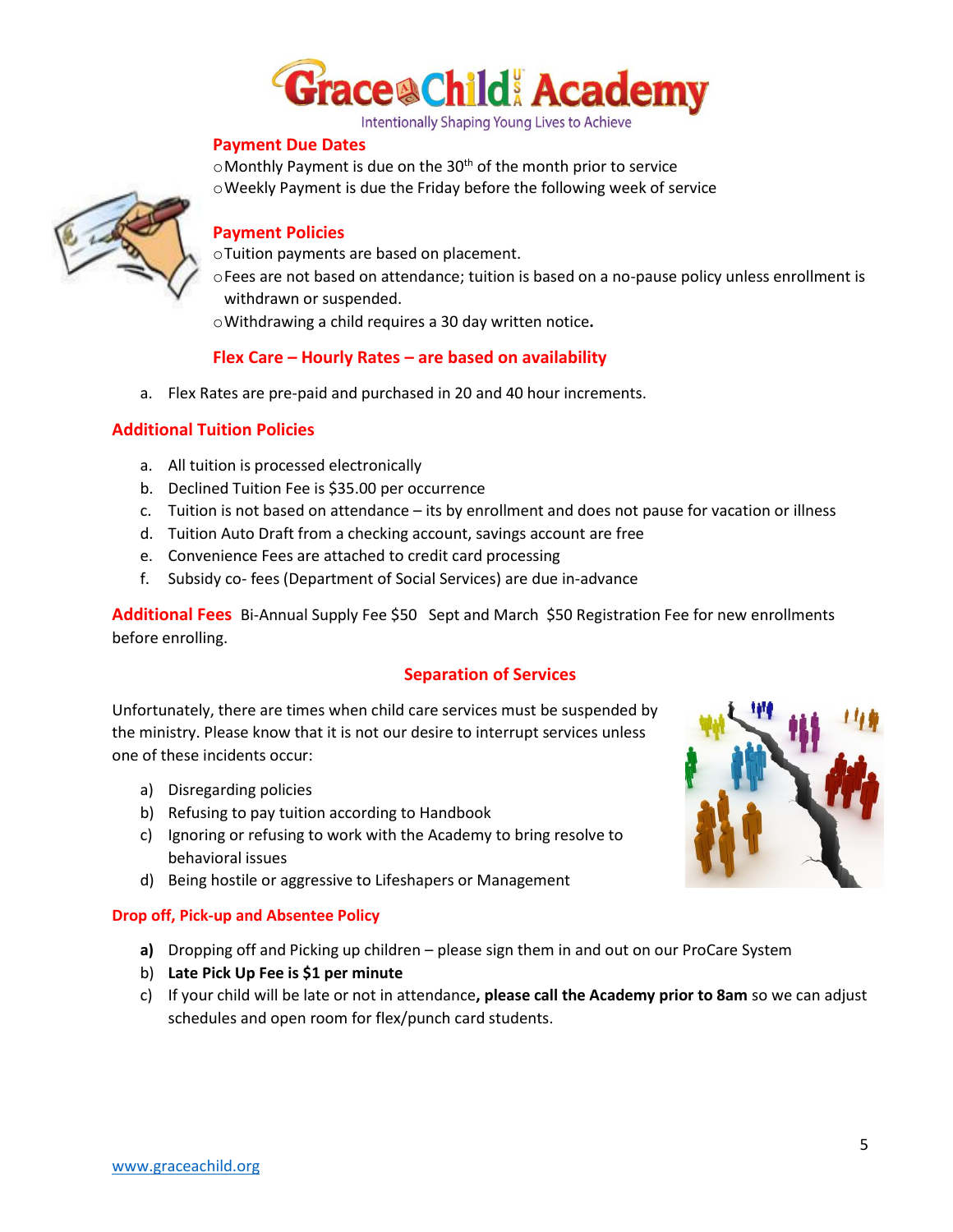![](_page_6_Picture_0.jpeg)

# **Health and Medication**

![](_page_6_Picture_3.jpeg)

**Keeping children healthy is one of our top priorities, so that we can work together in achieving that goal and abiding by State Law please review the following guidelines carefully:**

1.All medications must be in the original container with a singed medical form. Medicines are only given by a MAT trained staff member or parent.

2.If your child has a pre-existing condition that requires medication, we will need a doctor's note and a telephone number in order to contact the doctor in case of emergency.

3.We cannot administer any medication without a completed medical form for the date medication is to be administered.

4. Please make sure we have local emergency numbers in case your child becomes ill.

5.Only trained and authorized staff is permitted to dispense medication to a child with parental permission. Medication will be dispensed as indicated on the packaging. Any special instructions must be provided in writing.

6.Duration of the medicine will be no longer than ten working days unless specific authorization is obtained from the physician. This is to ensure the prevention of outdated medication

7.When an authorization for medication expires, the parent will be notified that the medication needs to picked up within seven days or the parent must renew the authorization

8.Medications that are not picked up by the parent within seven days will be disposed of by the center. We will mix the medication with coffee grounds and dispose of in a sealed Ziploc baggie

**Sunscreen and/or Insect Repellent:** Parent's permission must be given and sunscreen must be in its original container, clearly labeled with the child's name and the date it was first brought in. We ask that parents apply sunscreen in the morning at home, and we will reapply in the afternoon.

## **Healthy Environments Infection Control/Sick Children**

We take some aggressive measures to keep our children healthy by taking precautionary measures to prevent illness from spreading.

a. Throughout the day, tables, toys and areas children use are disinfected. Ministry staff are trained in universal precautions and effective handwashing techniques.

![](_page_6_Picture_17.jpeg)

b. Every effort is taken to protect children from exposure to an infectious or contagious disease. However, if your child is exposed to a communicable disease, a **notice will be posted by the**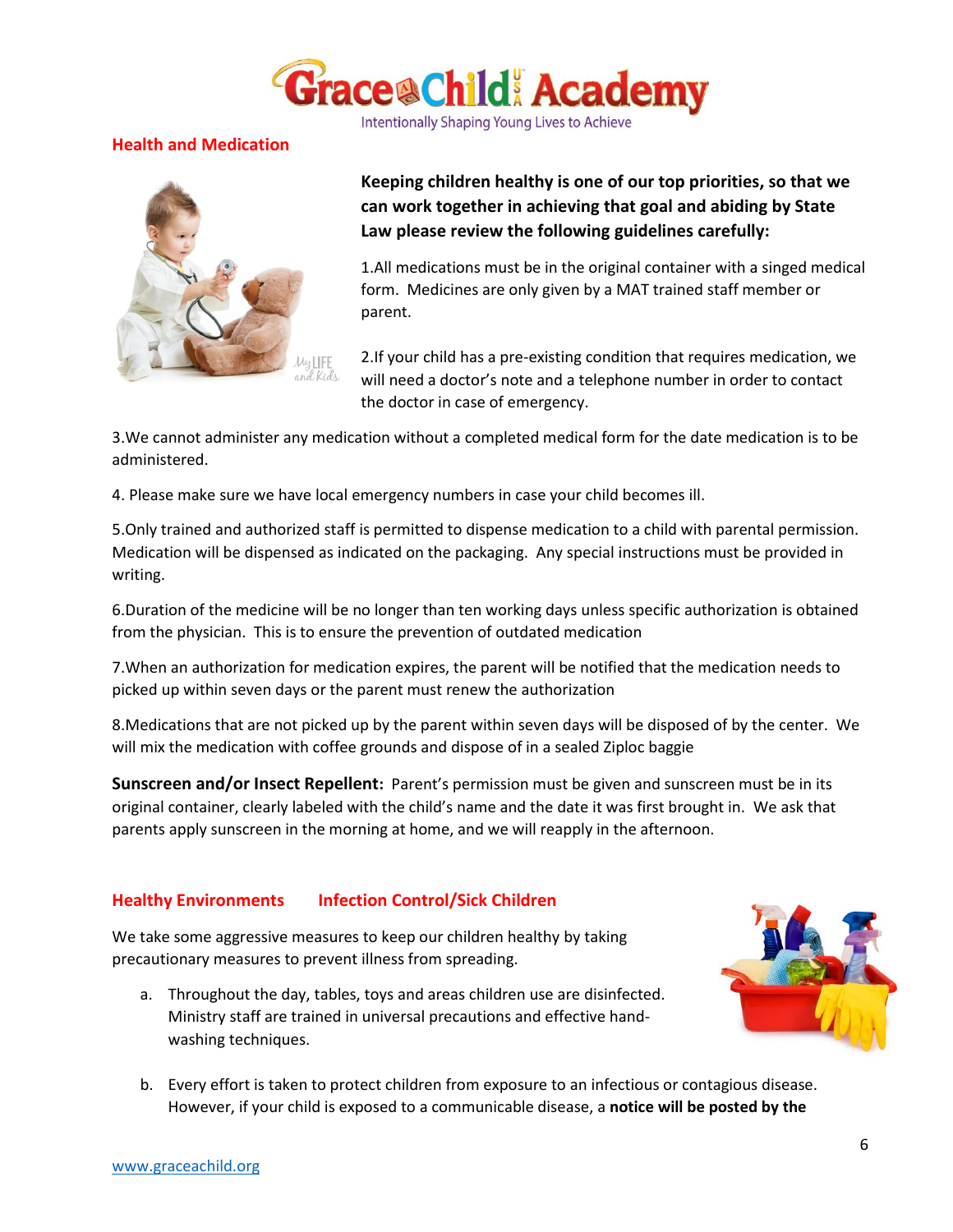![](_page_7_Picture_0.jpeg)

**Director's Station and on your child's classroom door** sharing what has been officially diagnosed by a physician. The Ministry reserves the right to obtain appropriate medical assistance should the need arise.

c. If your child is diagnosed with a communicable disease, or any household member for that matter, **please notify the Academy so we can be made aware**. Your help in controlling communicable diseases is greatly appreciated.

# **In order to protect all children in our care, your child will not be permitted to the Academy if:**

- *a. They have a Fever; Temperature is registering 101 degrees F or above;*
- *b. They have an unidentified rash;*
- *c. They have an eye infection, swelling, or drainage*
- *d. They have recurring vomiting or diarrhea*

State Law requires any child showing signs of illness will be isolated until he/she leaves the Academy and a staff member of volunteer will comfort until a parent or authorized pick up contact arrives to take the child home.

- a. *Parents and/or guardians will be notified immediately and have one hour to arrive at the Academy; other emergency contacts will then be called for pick up.*
- **b. State Law requires that children must be symptom free and fever free, without the aid of a fever reducer, for at least 24 hours before retuning to school.**
- c. Please make the ministry aware of any physical impairments or conditions that your child may have. (i.e. diabetes, epilepsy, hearing or visual impairments, ports, heart monitors, ADD/ADHD, etc.)
- d. Parents must notify the Director of any changes in the child's health history and whenever immunizations are due and received. **Please provide us with an updated Immunization History any time your child receives immunizations** so we can keep their file up to date.
- e. **Emergency care** will be given to any child enrolled. Please note your hospital and physician preferences for emergency care on your enrollment form.
- **f.** We will call 911 first and then notify the parents or emergency contacts if the parents cannot be reached. **PLEASE REMEMBER TO ALWAYS KEEP ALL CONTACT INFORMATION CURRENT AND UP TO DATE.**

# **Accident Policy and Procedures**

a. If your child is involved in an accident at the Academy, Standard First Aid will be administered immediately depending upon the type and severity of the accident. If the injury is serious enough that medical attention is thought to be required or if the injury is to the head or face, we will contact the parents, guardian and/or emergency contacts.

![](_page_7_Picture_19.jpeg)

b. State Law and our Center Policy requires staff to complete an Accident Report to be completed for injuries. Two copies will be made; one copy for the parent and one to be signed by the parent and the Life Shaper who witnessed the incident. The Academy copy will be retained in the child's file.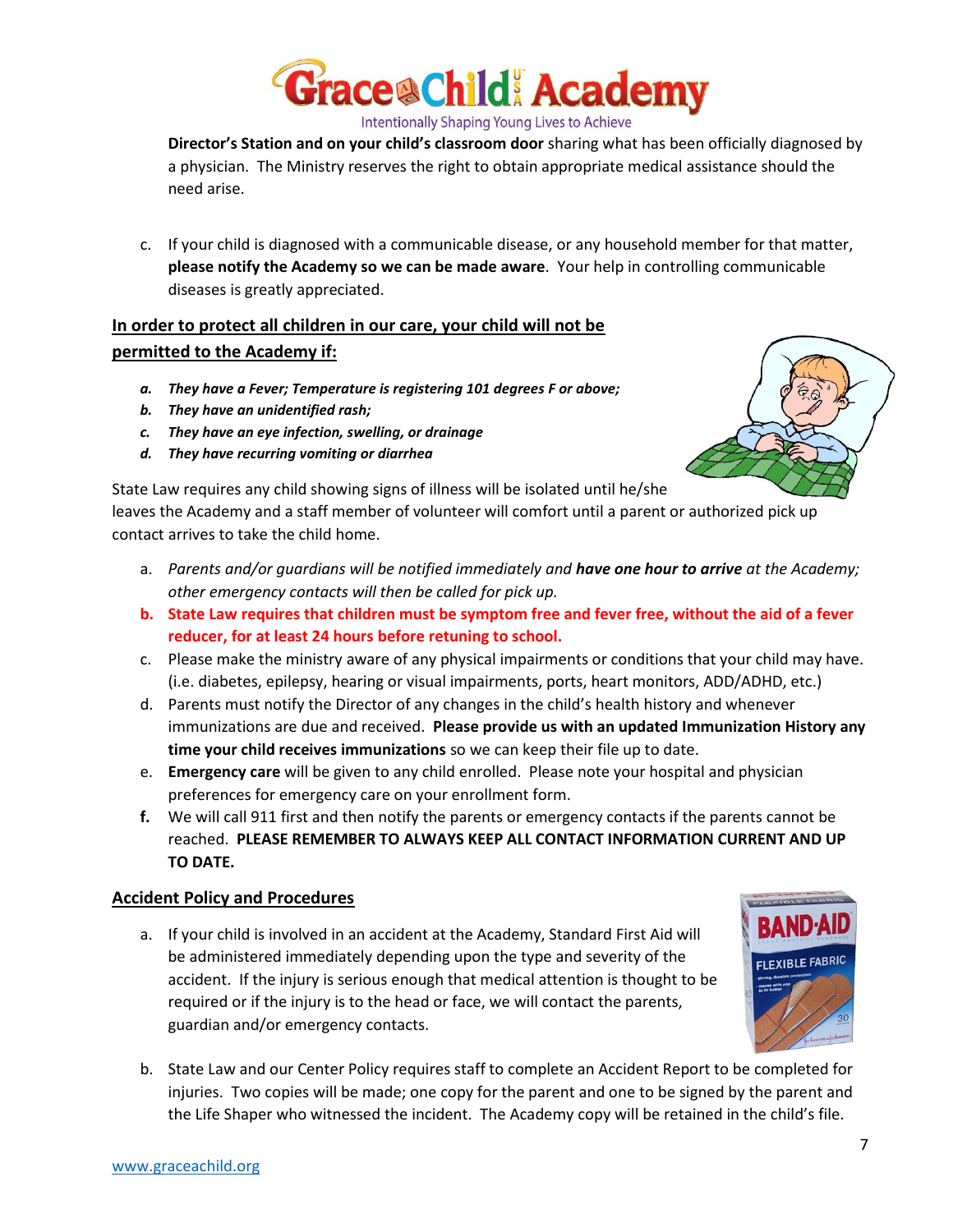![](_page_8_Picture_0.jpeg)

c. When any type of serious accident occurs (i.e. broken bones, possible concussion, allergic reaction, or cuts requiring stitches, etc.), the Academy Director will notify the VP of Operations and call 911 if necessary. If the child is transported to the Hospital via ambulance, the Director will ride with the child and stay until parents arrive.

# **Academy Structure**

Grace a Child USA Academy was founded by Donna Thornton-Roberts, who has over 43 years of child care and ministry experience. Her team is comprised of professionally educated and experienced individuals who love God, have a personal relationship with Jesus Christ and have a passion to impact the lives of young children and families that are being served.

Each Academy is led by an Academy Director and Assistant Director who work with our Life Shapers, volunteers and our Pastor to make this best place for your child to grow and learn!

# **General Team Qualifications**

![](_page_8_Picture_6.jpeg)

Life Shapers are the teachers of Grace a child. Ministry employees are selected based on their passion and devotion to teach young children. Life Shapers believe children are precious possessions. As Believers in Christ, with skills, talents and abilities, we strive to make a positive difference in the lives of young children and their families.

# **A Sampling of Life Shaper Standards & Requirements**

- Completion of application with at least 3 Professional and Personal References
- Completing Criminal Background Check and CPS Investigative Report
- Obtaining proof of a Negative Tb screening, prior to employment
- Completing 24 hours of On-Site Training, & a 10 hr. course of Mandatory Online Training, prior to hire, and presenting Certificate of Completion to Director
- Incident-free 30 Day Probationary Period AND a successful 90-Day Introductory Period
- Must be between the ages of 17 and 75
- Has college credits or completed education
- Must be able to write and articulate a ministry devotion or call to teach young children
- Submit a personal statement of faith and belief in Jesus Christ
- Has the desire to teach and model Christian principles
- Is in faithful attendance at their home church

Currently, Grace a Child is a Religious, State Licensed Academy; and is seeking Accreditation. Governed by a Board of Governors and accountable to the church's government and policies, the Ministry Team is committed to having transparent operations under direction of the Roberts Ministries and accountability to its Biblical authority. Grace a Child USA Academy is a non-profit ministry of Scattergood Church, a subsidiary of the Roberts Ministries.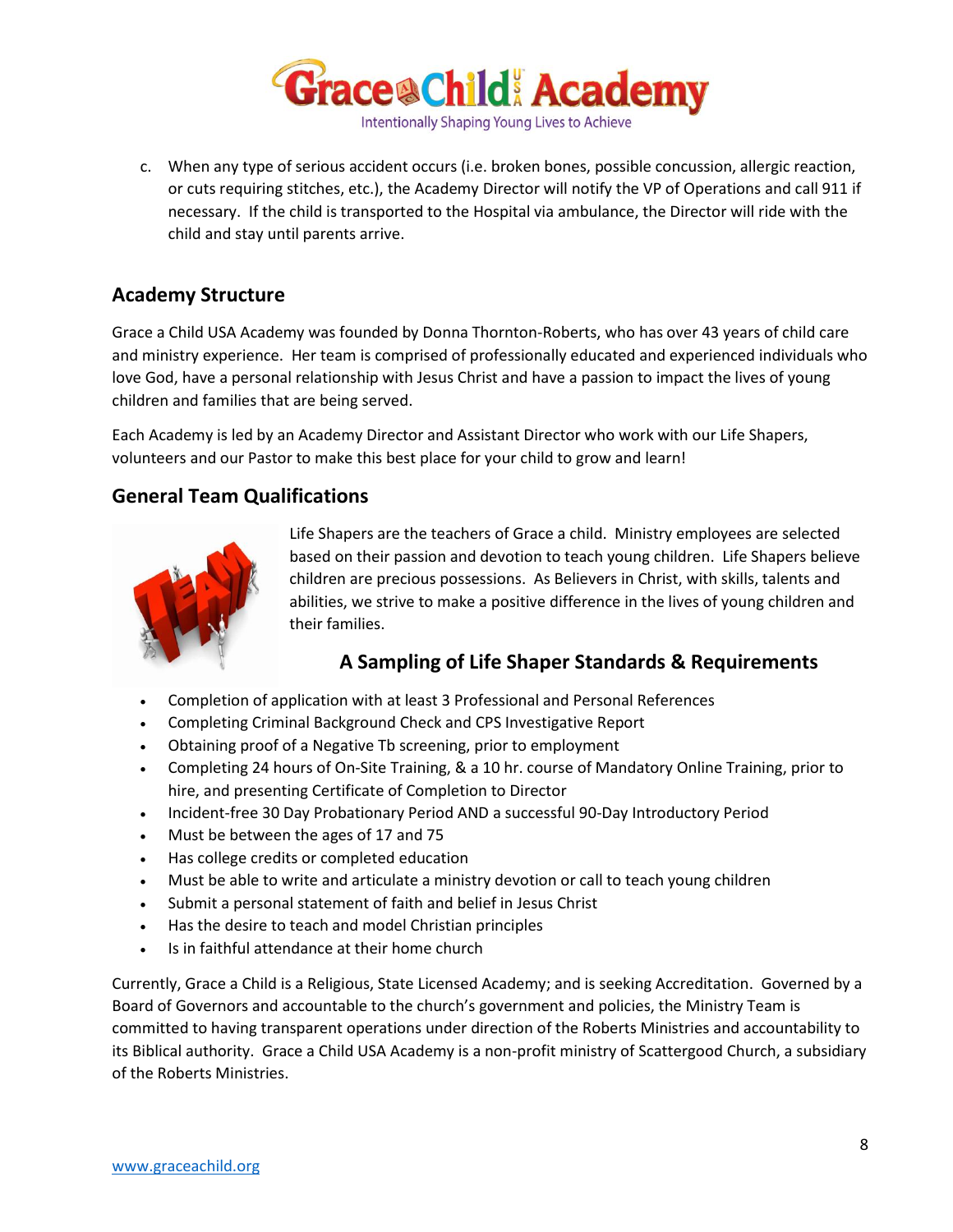![](_page_9_Picture_0.jpeg)

# **Academy Holiday Closings**

Please note that GAC is closed on the following days and Holidays:

*New Year's Day Good Friday Memorial Day Independence Day Labor Day Thanksgiving Day & Friday Christmas Eve & Day*

*Also note, that if a Holiday is on Saturday, GAC will be closed the Friday prior and if a Holiday is on Sunday, GAC will be closed the following Monday.*

# **State Policies and Procedures**

**Natural Disaster Policy** In the event of a natural disaster (flood, tornado, chemical spill, severe storm, etc.):

![](_page_9_Picture_8.jpeg)

- We will move children to the safest area of the Academy which has been designated as "Shelter in Place"; If the center is deemed unsafe, staff will evacuate to the nearest safe business building, for example Scattergood Church and utilize our standard Fire evacuation procedures.
- Emergency phone numbers and attendance sheets will be taken so parents may be called;
- Radio, flashlight, blankets, nonperishable food, bottled water, formula, & First Aid Supplies will accompany staff;
- In the event of a power outage, the centers are equipped with emergency hall lights and water supplies will be delivered to the center via administration and church employees.

**Emergency Procedures:** All Essential Staff will be trained on Emergency Procedures, such as Fire Drills on a monthly basis and Shelter in Place Procedure bi-annually or as changes necessitate. If you're interested, a complete copy of this plan is located at the Director's Station for your review.

**Mandated Reporters:** All Life Shapers, and Ministry Employees are mandated reporters by law. It is their duty and obligation to be trained annually in regards to Child Abuse and Neglect. Below is a sampling of our procedure for reporting suspicious of Abuse & Neglect:

- *If you notice a child come in with bruises, marks, injuries that were not there yesterday, please document on an Incident form and inform Director immediately;*
- *You are a Mandated Reporter for Child Abuse; it is not your job to determine what happened or whether something happened, it is your duty to report suspected abuse and neglect; Child Protective Services will then investigate further;*
- *Child Abuse and Neglect Training is mandatory for ALL employees;*
- *On occasion, go over Recognizing Child Abuse and Neglect paperwork, policy & procedure.*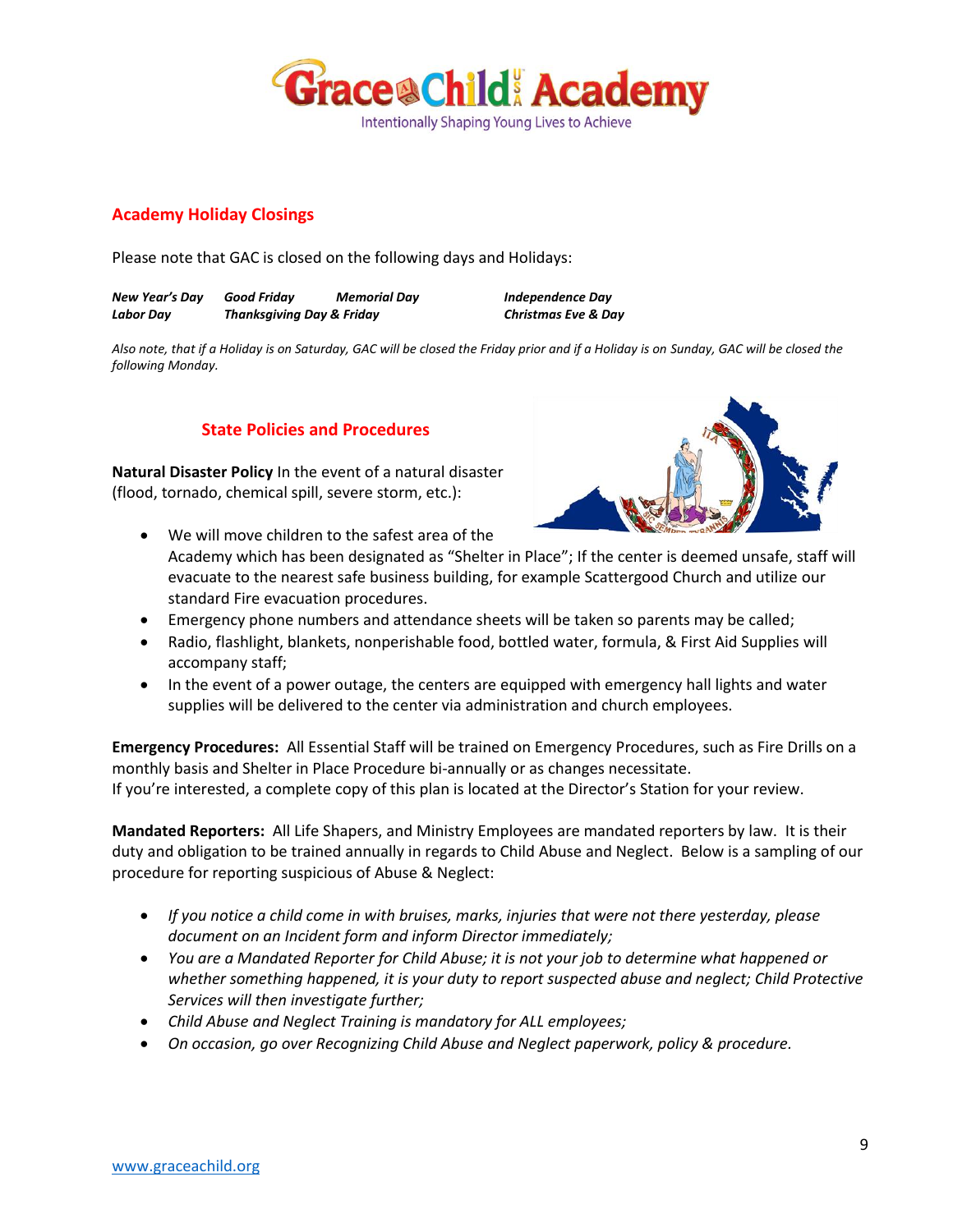![](_page_10_Picture_0.jpeg)

# **Children's Discipline Guidelines**

- **1.** Children's discipline and guidance will be handled in a fair, consistent, timely and ageappropriate manner
- **2.** We redirect negative behavior and discuss appropriate interactions
- **3.** When redirection and conversations fail, our Life Shapers help children under the consequences of their behavior; it is important

![](_page_10_Picture_6.jpeg)

for children to understand why a certain behavior is socially unacceptable and give examples on how to modify such behavior

- **4.** Consequences are age-appropriate and never physical
- **5.** No form of physical punishment will ever be administered- any rough handling of children is strictly prohibited and ends in an immediate staff termination.
- **6.** Children will never be isolated in a confined space or put in an uncomfortable position
- **7.** If age-appropriate, children will be asked to help problem-solve/conflict resolution
- **8.** The only time a child will be restrained is to prevent him from running away, cause harm to himself or others; If that occurs, the Director will be called immediately for assistance.

# **Meals**

# *Please note that Grace a Child Academy is a PEANUT-FREE FACILITY*

For your convenience, Grace a Child provides well-balanced meals to your child at no additional cost. Children will be served milk with lunch each day; milk, juice or water will be served with breakfast and afternoon snack.

Parents can opt to pack their child's lunchbox. **Please note all lunchboxes must be clearly labeled with your child's name and the current date**…this is a requirement of the Commonwealth of Virginia and it is imperative to comply with this regulation. The same rules apply to any milk or juice containers brought in for your child. **Please clearly label with your child's name and the date that Milk Carton was opened.** 

![](_page_10_Picture_17.jpeg)

We have a four-week rotating menu which is posted in our kitchen and available on our website. If our menu has to

change, due to food delivery issues for example, we will post that change on our Daily Menu Board located outside the Creative Café, by the kitchen.

# **PLEASE LET YOUR CHILD'S TEACHER AND THE ACADEMY DIRECTOR KNOW IF YOUR CHILD HAS AN ALLERGY or ANY SPECIAL DIETARY NEEDS**.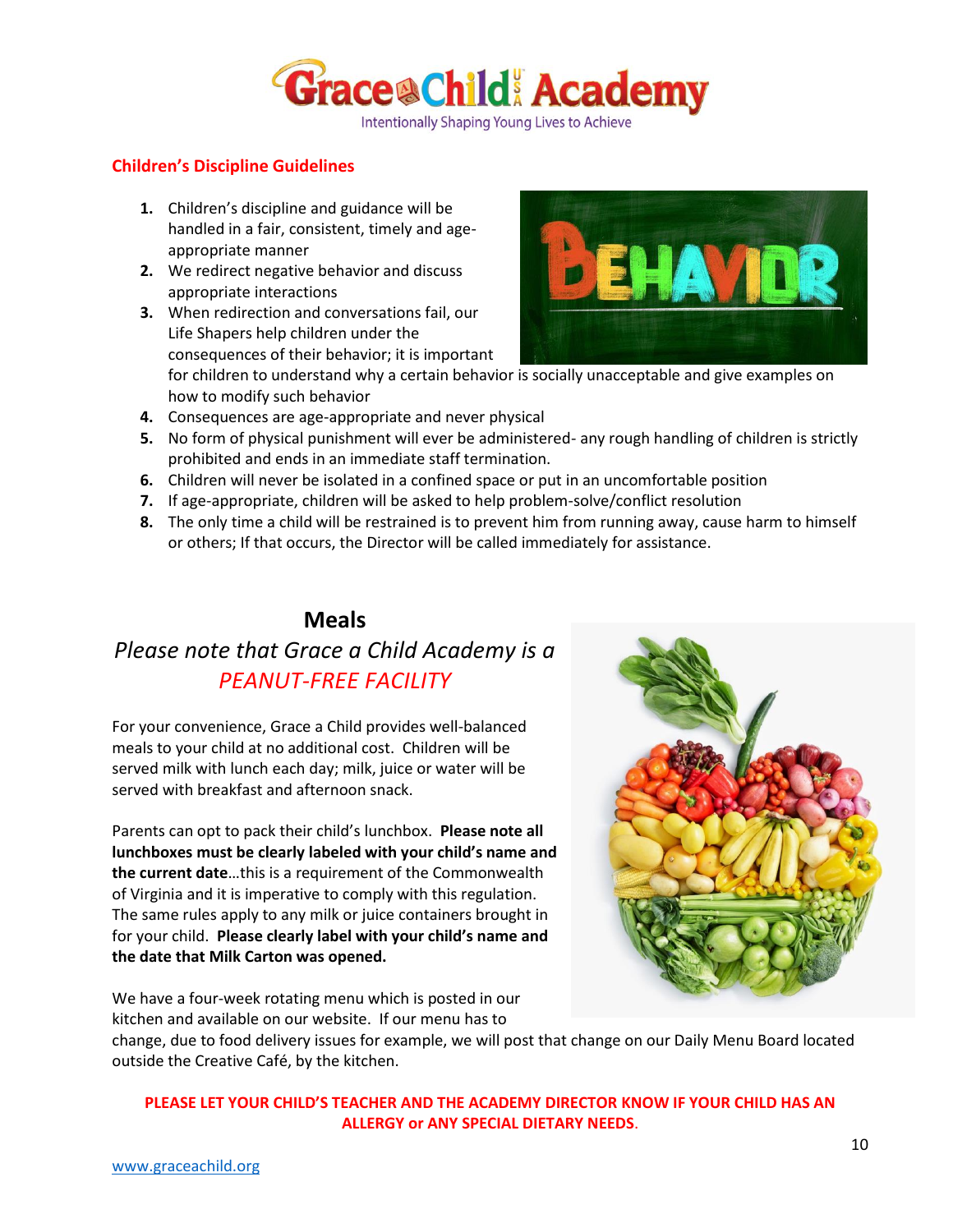![](_page_11_Picture_0.jpeg)

In that case, permission to post their Allergy or Special Dietary need will be required so it can be posted in ALL Classrooms, in the Creative Café and in the Kitchen for our Cook.

Parents are encouraged to bring special treats on special occasions such as picnics, birthdays, or other social events. PLEASE BE RESPECTFUL OF CLASSROOM ALLERGIES --- ASK YOUR CHILD'S TEACHER DIRECTLY SINCE SHE HAS AN ALLERGY ALERT POSTED AND PLEASE CHECK LABELS OF PURCHASED PRODUCTS SINCE WE ARE PEANUT FREE FACILITY.

# **Meal Routines our Life Shapers practice daily:**

- All children will use the bathroom and wash their hands thoroughly;
- Tables will be cleaned and sanitized prior to mealtime;
- When possible, children may help with setting the tables and preparing for mealtimes;
- Children will lead the meal time prayer with "God is great, God is good, let us thank Him for our food. Amen"
- When possible, children will serve themselves Family Style by passing the food dishes and scooping appropriate amounts onto their plates;
- Children will be encouraged to try new foods but we do not force them to clean the plate;
- Children will stay seated and practice quiet conversation with polite manners, interacting;
- Teachers will talk and teach about foods by discussing things such as origin, culture, region, preparation, etc.
- We will always give seconds when available;
- We do encourage children to clean up after themselves;
- We will always visit the bathroom afterwards Clean hands and FACES always!

# **Parent – Teacher Conferences**

Bi-annual parent teacher conferences are held typically in November and May. In this meeting, the Lead Life Shaper will inform the parent of social and academic growth as well as behavior, class time participation, and transition to and from classrooms and enrichment centers. Evaluation forms will be provided to keep an official record for Grace a Child and a copy may be given to the family.

Life Cubby.me

Our school is participating in digital documentation system called "LifeCubby!"

LifeCubby allows our Academy to go paperless with daily reports, portfolios (including photos/videos), communications and assessments. You can get the FREE LifeCubby Family App in both Google Play and iTunes. **Once enrolled, please check your email for your username and password, as it will be sent to you soon. Be sure to check your junk mail** With your LifeCubby account, you will be able to:

![](_page_11_Picture_20.jpeg)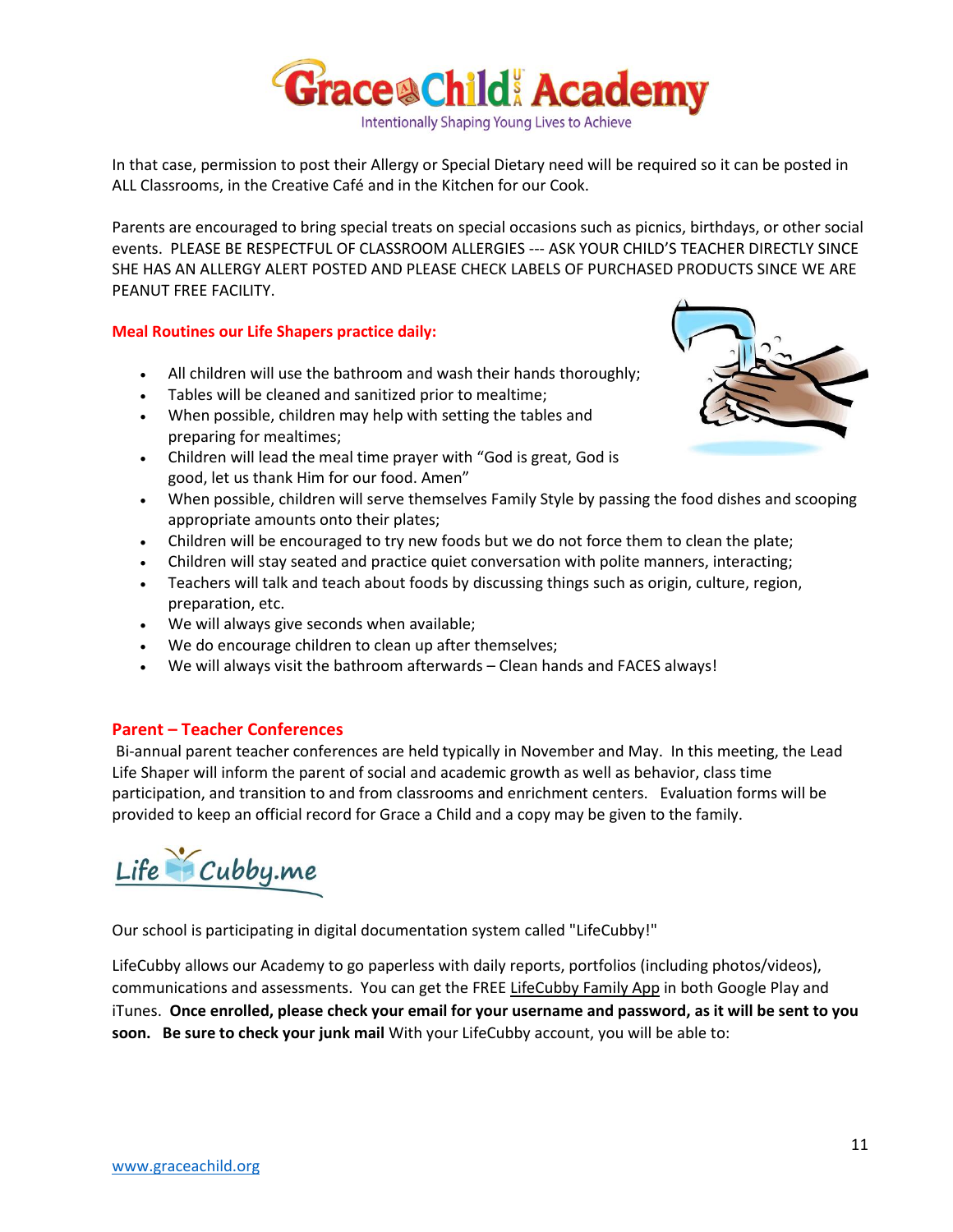![](_page_12_Picture_0.jpeg)

|                                                                      | <b>LifeCubby</b><br><b>Family App</b> | <b>Your LifeCubby Account</b><br>Online at www.lifecubby.me |
|----------------------------------------------------------------------|---------------------------------------|-------------------------------------------------------------|
| View updated information in real time (Live)                         |                                       |                                                             |
| Post your own "Memories" with photos/video                           | ν                                     | ν                                                           |
| This is JUST for you - teachers will not see your private<br>content |                                       |                                                             |
| Send messages to teachers / receive messages                         |                                       |                                                             |
| <b>Comment Post</b>                                                  |                                       | V                                                           |
| Search through your data on tags and categories                      |                                       |                                                             |
| <b>Manage Your Account Settings</b>                                  |                                       | ν                                                           |
| Invite "Cubby Pals," such as grandparents!                           |                                       |                                                             |

Your LifeCubby account will be yours to keep forever, as it will be a log of your child's early development and experiences! **It is your child's "Edu-Biography" system!** For more information, please visit [www.lifecubby.me.](http://www.lifecubby.me/)

IF YOUR CHILD CANNOT BE PHOTOGRAPHED OR VIDEOTAPED PLEASE BE SURE TO NOTIFY THE ACADEMY DIRECTOR AND YOUR CHILD'S TEACHER.

# **The Children's Transition Process into the Next Classroom**

- *1. Observation and Evaluation completed by Lead Teacher*
- *2. Evaluation reviewed by Academy Director*
- *3. Parent Evaluation Completed*
- *4. Teacher's Exchange Meeting Scheduled*
- *5. Portfolio/Previous Evaluations Shared*
- *6. Parent/Teacher Conference Scheduled*
- *7. Child begins visiting new classroom*
- *8. Director changes Parent's Avigilon Camera Access to view new classroom;*
- *9. Child's cubby and belongings moved; Life Cubby updated and child "moved"*
- *10. Transition is complete*
- *11. Graduation! Congratulations!*

At Grace a Child Academy we use a Transition Checklist which documents all of the steps mentioned above and is filed in your Child's folder once the transition process is complete. See your Academy Director if you would like a copy of our transition checklist.

![](_page_12_Picture_18.jpeg)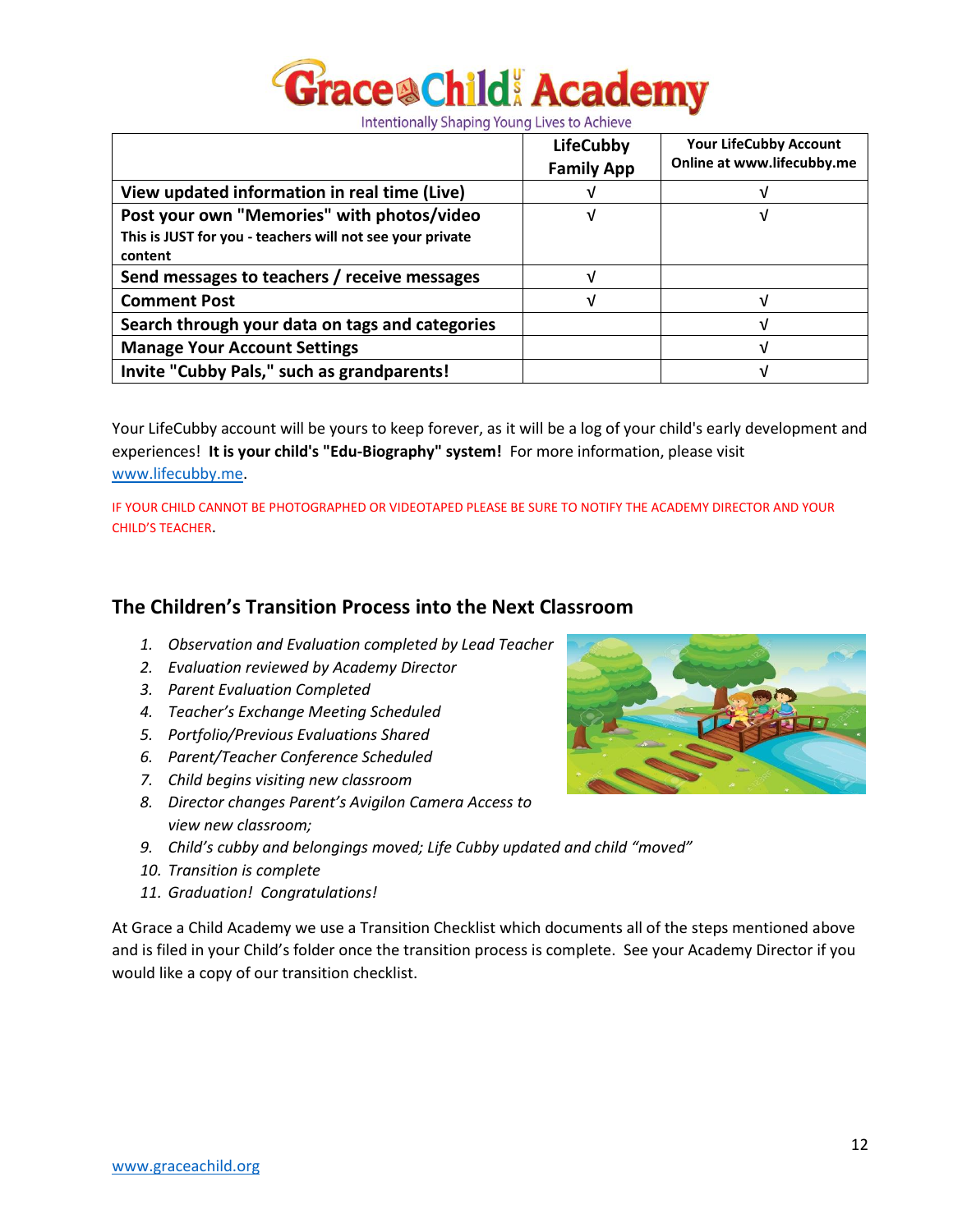![](_page_13_Picture_0.jpeg)

# *What to bring from home…*

#### **Children under two years of age:**

- Infants need their favorite baby food, formula or breast milk
- Any supplemental food items you'd like them to have for breakfast and/or snack
- Infants need 2 Crib Sheets and their favorite blanket
- Toddlers and Two's need a sheet for their nap cot and their favorite blanket
- Disposable diapers, pull ups and two changes of clothing
- When Two's are potty training, please be sure to bring extra clothing
- Please label EACH ITEM with your child's full name
- Food Items must be clearly labeled with their name and date

#### Things to remember:

- *Infants must be at least six weeks old in order to enroll.*
- *Children under 16 months are on their own schedule in regards to feeding and sleeping.*
- *Once your child is ready of wanting to feed themselves, we will encourage them to do so.*
- *Refer to your child's individual Daily Schedule for specifics regarding Show n' Share Day.*

#### **Preschool Children, ages 3-5 years old:**

- A box of tissues and disposable wipes
- At least one complete change of clothing in a Ziploc bag, with their name written on it
- Their favorite snuggle toy for nap time
- Please label EACH ITEM with your child's full name

# **Yearly Prevention Procedures**

Staff Meetings and Trainings will be held each year to review all of the accident/incident reports generated within the past year. In this meeting we will cover prevention procedures for each type of accident/incident pertaining to each classroom/report.

# **Playground/Outdoor Play & Safety Plan**

We constantly remind our Life Shapers the importance of constantly supervising the outdoor activities by actively roaming the playground and participating in children's activities. This policy, when followed, helps to eliminate --and hopefully-- prevent accidents from occurring. Please understand…your child's health and safety is our main priority.

Preventing Injuries at Work Training will also be held to make certain

that all employees understand Best Practices to limit injury to themselves or other; understand OSHA safety standards and implement safe practices in the work place.

![](_page_13_Picture_28.jpeg)

![](_page_13_Picture_29.jpeg)

![](_page_13_Picture_32.jpeg)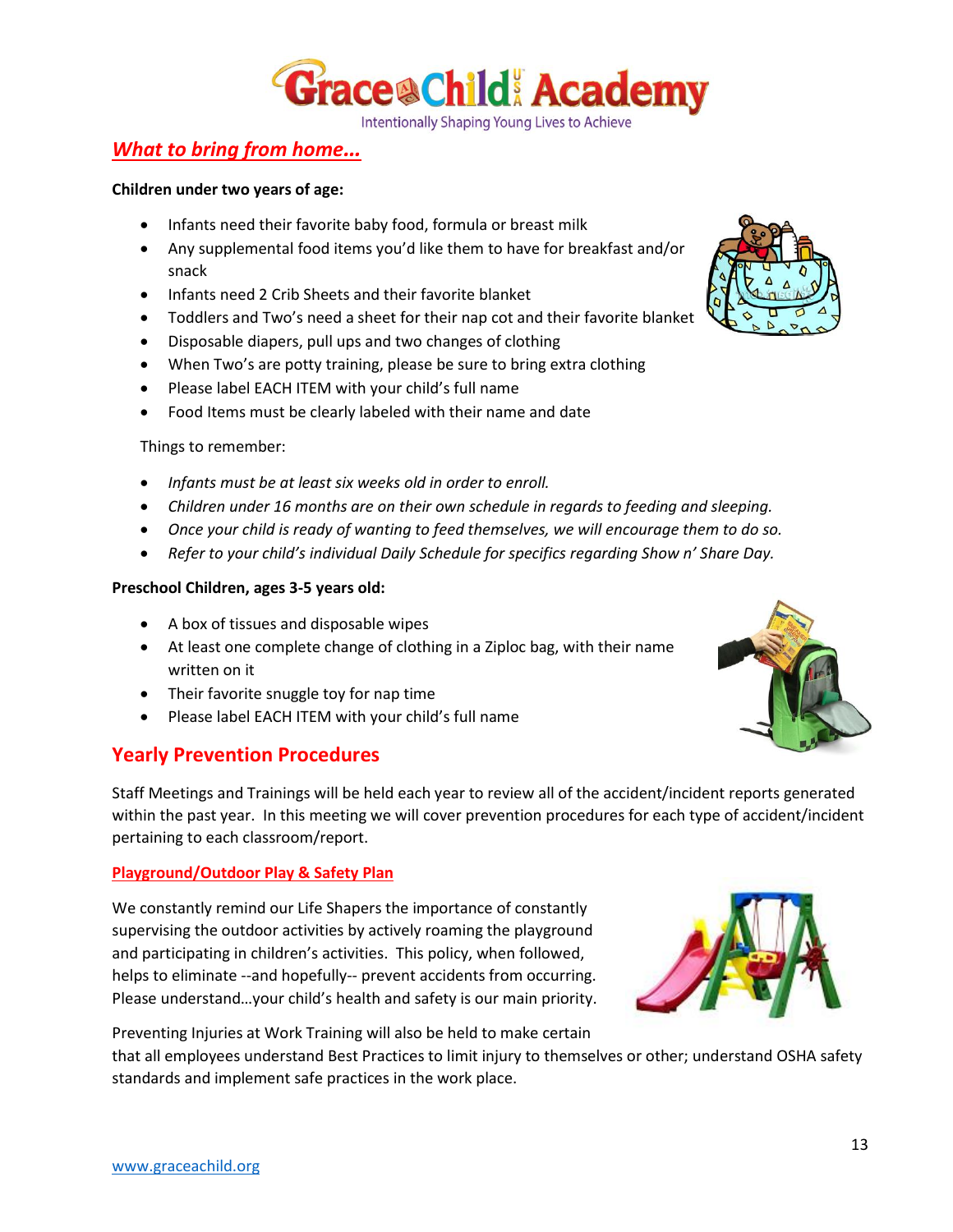![](_page_14_Picture_0.jpeg)

# **Outdoor Play/ Weather Policy**

![](_page_14_Picture_3.jpeg)

Outdoor play is a very important part of our Curriculum. children will play outside, weather permitting, in reasonable conditions. Please make sure your child has the appropriate clothing so that they will be able to participate in the Outdoor Classroom portion of their Curriculum. Our staff uses good judgment in determining if the weather conditions allow for outdoor activities or if the time outdoors need to be shortened.

Grace a Child prides itself on being a year-round program for the convenience of our families. Unfortunately, though, if the weather makes driving conditions unsafe or hazardous, we will post closings, delayed openings or early releases on the television/news banners. We will also make every attempt to contact you via Life Cubby and/or email. Please make sure your contact information is always current and up to date.

# **Withdrawing Enrollment from GAC Academy**

- ❖ If you decide you no longer need the ministry's services, please note that we require a 4-week written notice prior to withdrawing your child.
- ❖ If you choose to withdraw without a 4-week notice, your account will be charged for the 4- week notice regardless. Dis-enrollments will be processed after receiving the notification in writing. A confirmation may be requested confirming your child's last day at GAC Academy.
- ❖ If it becomes necessary for us to terminate your child's care, we will make every effort to extend the same courtesy, unless circumstances prevent us from doing so.
- ❖ Dis-enrollments can result from non-payment, excessive biting, aggressive behavior that does not improve, behavior that endangers your child or other children in our care, use of vulgar language, or parental aggressiveness, any rudeness, disrespect, and/or vulgar language towards any of our Academy staff.

## **Additions and Changes**

Throughout the year, prior to our next official revision/reprinting of this Parent Handbook, addendums and changes may be needed. At that point, a type written addendum will be presented to you. However, at any point, should you need additional information, clarification or better understanding of any policy or procedure, do not hesitate to ask your Academy Director.

The Academy reserves the right to modify operating hours during holiday season, inclement weather conditions, or any natural disaster.